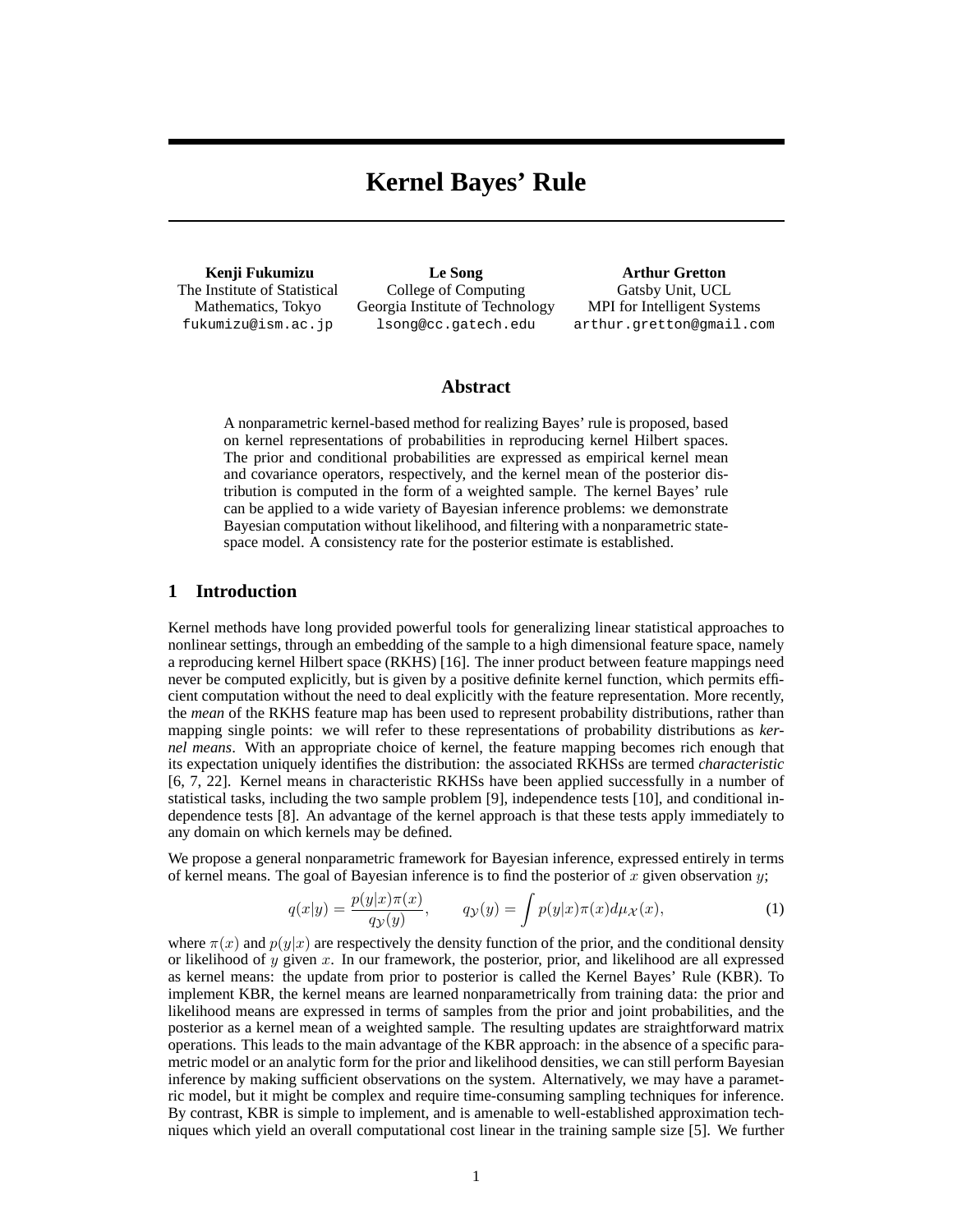establish the rate of consistency of the estimated posterior kernel mean to the true posterior, as a function of training sample size.

The proposed kernel realization of Bayes' rule is an extension of the approach used in [20] for state-space models. This earlier work applies a heuristic, however, in which the kernel mean of the previous hidden state and the observation are assumed to combine additively to update the hidden state estimate. More recently, a method for belief propagation using kernel means was proposed [18, 19]: unlike the present work, this directly estimates conditional densities assuming the prior to be uniform. An alternative to kernel means would be to use nonparametric density estimates. Classical approaches include finite distribution estimates on a partitioned domain or kernel density estimation, which perform poorly on high dimensional data. Alternatively, direct estimates of the density ratio may be used in estimating the conditional p.d.f. [24]. By contrast with density estimation approaches, KBR makes it easy to compute posterior expectations (as an RKHS inner product) and to perform conditioning and marginalization, without requiring numerical integration.

# **2 Kernel expression of Bayes' rule**

### **2.1 Positive definite kernel and probabilities**

We begin with a review of some basic concepts and tools concerning statistics on RKHS [1, 3, 6, 7]. Given a set  $\Omega$ , a (R-valued) positive definite kernel k on  $\Omega$  is a symmetric kernel  $k : \Omega \times \Omega \to \mathbb{R}$  such that  $\sum_{i,j=1}^n c_i c_j k(x_i, x_j) \ge 0$  for arbitrary points  $x_1, \ldots, x_n$  in  $\Omega$  and real numbers  $c_1, \ldots, c_n$ . It is known [1] that a positive definite kernel on  $\Omega$  uniquely defines a Hilbert space  $\mathcal{H}$  (RKHS) consisting of functions on  $\Omega$ , where  $\langle f, k(\cdot, x)\rangle = f(x)$  for any  $x \in \Omega$  and  $f \in \mathcal{H}$  (reproducing property).

Let  $(\mathcal{X}, \mathcal{B}_{\mathcal{X}}, \mu_{\mathcal{X}})$  and  $(\mathcal{Y}, \mathcal{B}_{\mathcal{Y}}, \mu_{\mathcal{Y}})$  be measure spaces, and  $(X, Y)$  be a random variable on  $\mathcal{X}$  ×  $\mathcal Y$  with probability P. Throughout this paper, it is assumed that positive definite kernels on the measurable spaces are measurable and bounded, where boundedness is defined as  $\sup_{x\in\Omega} k(x, x)$  $\infty$ . Let  $k_{\mathcal{X}}$  be a positive definite kernel on a measurable space  $(\mathcal{X}, \mathcal{B}_{\mathcal{X}})$ , with RKHS  $\mathcal{H}_{\mathcal{X}}$ . The *kernel mean*  $m_X$  of X on  $\mathcal{H}_\mathcal{X}$  is defined by the mean of the  $\mathcal{H}_\mathcal{X}$ -valued random variable  $k_\mathcal{X}(\cdot, X)$ , namely

$$
m_X = \int k_X(\cdot, x) dP_X(x). \tag{2}
$$

For notational simplicity, the dependence on  $k<sub>X</sub>$  in  $m<sub>X</sub>$  is not shown. Since the kernel mean depends only on the distribution of X (and the kernel), it may also be written  $m_{Px}$ ; we will use whichever of these equivalent notations is clearest in each context. From the reproducing property, we have

$$
\langle f, m_X \rangle = E[f(X)] \qquad (\forall f \in \mathcal{H}_X). \tag{3}
$$

Let  $k_{\mathcal{X}}$  and  $k_{\mathcal{Y}}$  be positive definite kernels on X and Y with respective RKHS  $\mathcal{H}_{\mathcal{X}}$  and  $\mathcal{H}_{\mathcal{Y}}$ . The (uncentered) *covariance operator*  $C_{YX}$  :  $\mathcal{H}_X \rightarrow \mathcal{H}_Y$  is defined by the relation

$$
\langle g, C_{YX} f \rangle_{\mathcal{H}_{\mathcal{Y}}} = E[f(X)g(Y)] \quad ( = \langle g \otimes f, m_{(YX)} \rangle_{\mathcal{H}_{\mathcal{Y}} \otimes \mathcal{H}_{\mathcal{X}}}) \quad (\forall f \in \mathcal{H}_{\mathcal{X}}, g \in \mathcal{H}_{\mathcal{Y}}).
$$
 It should be noted that  $C_{YX}$  is identified with the mean  $m_{(YX)}$  in the tensor product space  $\mathcal{H}_{\mathcal{Y}} \otimes \mathcal{H}_{\mathcal{X}}$ , which is given by the product Kernel  $k_{\mathcal{Y}} k_{\mathcal{X}}$  [1]. The identification is standard: the tensor product is isomorphic to the space of linear maps by the correspondence  $\psi \otimes \phi \leftrightarrow [h \mapsto \psi \langle \phi, h \rangle]$ . We also define  $C_{XX} : \mathcal{H}_{\mathcal{X}} \to \mathcal{H}_{\mathcal{X}}$  by  $\langle f_2, C_{XX} f_1 \rangle = E[f_2(X) f_1(X)]$  for any  $f_1, f_2 \in \mathcal{H}_{\mathcal{X}}$ .

We next introduce the notion of a characteristic RKHS, which is essential when using kernels to manipulate probability measures. A bounded measurable positive definite kernel k is called *characteristic* if  $E_{X\sim P}[k(\cdot, X)] = E_{X'\sim Q}[k(\cdot, X')]$  implies  $P = Q$ : probabilities are uniquely determined by their kernel means [7, 22]. With this property, problems of statistical inference can be cast in terms of inference on the kernel means. A widely used characteristic kernel on  $\mathbb{R}^m$  is the Gaussian kernel,  $\exp(-||x-y||^2/(2\sigma^2)).$ 

Empirical estimates of the kernel mean and covariance operator are straightforward to obtain. Given an i.i.d. sample  $(X_1, Y_1), \ldots, (X_n, Y_n)$  with law P, the empirical kernel mean and covariance operator are respectively

$$
\widehat{m}_X^{(n)} = \frac{1}{n} \sum_{i=1}^n k_{\mathcal{X}}(\cdot, X_i), \qquad \widehat{C}_{YX}^{(n)} = \frac{1}{n} \sum_{i=1}^n k_{\mathcal{Y}}(\cdot, Y_i) \otimes k_{\mathcal{X}}(\cdot, X_i),
$$

where  $\widehat{C}_{YX}^{(n)}$  is written in the tensor product form. These are known to be  $\sqrt{n}$ -consistent in norm.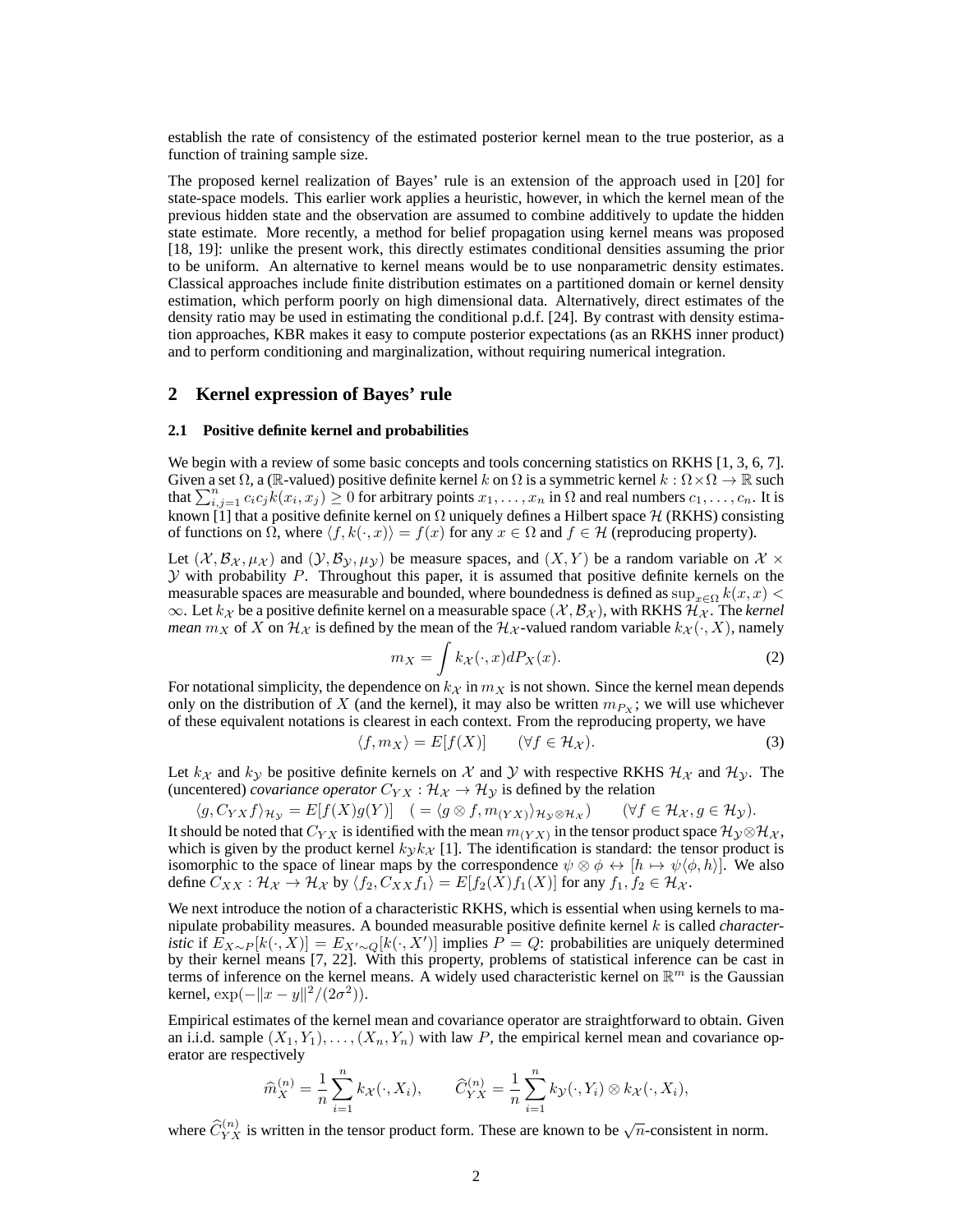### **2.2 Kernel Bayes' rule**

We now derive the kernel mean implementation of Bayes' rule. Let Π be a *prior* distribution on X with p.d.f.  $\pi(x)$ . In the following, Q and Q<sub>y</sub> denote the probabilities with p.d.f.  $q(x, y)$  =  $p(y|x)\pi(x)$  and  $q(y)$  in Eq. (1), respectively. Our goal is to obtain an estimator of the kernel mean of posterior  $m_{Qx|y} = \int kx(\cdot, x)q(x|y)d\mu_x(x)$ . The following theorem is fundamental in manipulating conditional probabilities with positive definite kernels.

**Theorem 1** ([6]). If 
$$
E[g(Y)|X = \cdot] \in \mathcal{H}_X
$$
 holds for  $g \in \mathcal{H}_Y$ , then  
\n
$$
C_{XX}E[g(Y)|X = \cdot] = C_{XY}g.
$$

If  $C_{XX}$  is injective, the above relation can be expressed as

$$
E[g(Y)|X = \cdot] = C_{XX}^{-1}C_{XY}g.
$$
\n<sup>(4)</sup>

Using Eq. (4), we can obtain an expression for the kernel mean of  $Q_y$ .

**Theorem 2** ([20]). *Assume*  $C_{XX}$  *is injective, and let*  $m_{\Pi}$  *and*  $m_{Q_y}$  *be the kernel means of*  $\Pi$  *in*  $\mathcal{H}_\mathcal{X}$ *and*  $Q_y$  *in*  $\mathcal{H}_y$ *, respectively. If*  $m_\Pi \in \mathcal{R}(C_{XX})$  *and*  $E[g(Y)|X = \cdot] \in \mathcal{H}_X$  *for any*  $g \in \mathcal{H}_y$ *, then* 

$$
m_{Q_{\mathcal{Y}}} = C_{YX} C_{XX}^{-1} m_{\Pi}.
$$
\n<sup>(5)</sup>

As discussed in [20], the operator  $C_{YX}C_{XX}^{-1}$  implements forward filtering of the prior  $\pi$  with the conditional density  $p(y|x)$ , as in Eq. (1). Note, however, that the assumptions  $E[g(Y)|X = \cdot] \in$  $\mathcal{H}_{\mathcal{X}}$  and injectivity of  $C_{XX}$  may not hold in general; we can easily provide counterexamples. In the following, we nonetheless derive a population expression of Bayes' rule under these strong assumptions, use it as a prototype for an empirical estimator expressed in terms of Gram matrices, and prove its consistency subject to appropriate smoothness conditions on the distributions.

In deriving kernel realization of Bayes' rule, we will also use Theorem 2 to obtain a kernel mean representation of the *joint* probability Q:

$$
m_Q = C_{(YX)X} C_{XX}^{-1} m_{\Pi} \quad \in \mathcal{H}_Y \otimes \mathcal{H}_X. \tag{6}
$$

In the above equation,  $C_{(YX)X}$  is the covariance operator from  $\mathcal{H}_X$  to  $\mathcal{H}_Y \otimes \mathcal{H}_X$  with p.d.f.  $\tilde{p}((y, x), x') = p(x, y)\delta_x(x')$ , where  $\delta_x(x')$  is the point measure at x.

In many applications of Bayesian inference, the probability conditioned on a particular value should be computed. By plugging the point measure at x into  $\Pi$  in Eq. (5), we have a population expression

$$
E[k_{\mathcal{Y}}(\cdot, Y)|X = x] = C_{YX} C_{XX}^{-1} k_{\mathcal{X}}(\cdot, x), \tag{7}
$$

which was used by [20, 18, 19] as the kernel mean of the conditional probability  $p(y|x)$ . Let  $(Z, W)$ be a random variable on  $\mathcal{X} \times \mathcal{Y}$  with law Q. Replacing P by Q and x by y in Eq. (7), we obtain

$$
E[k_{\mathcal{X}}(\cdot, Z)|W = y] = C_{ZW}C_{WW}^{-1}k_{\mathcal{Y}}(\cdot, y). \tag{8}
$$

This is exactly the kernel mean of the posterior which we want to obtain. The next step is to derive the covariance operators in Eq. (8). Recalling that the mean  $m_Q = m_{(ZW)} \in \mathcal{H}_{\mathcal{X}} \otimes \mathcal{H}_{\mathcal{Y}}$  can be identified with the covariance operator  $C_{ZW}$ :  $\mathcal{H}_{\mathcal{Y}} \to \mathcal{H}_{\mathcal{X}}$ , and  $m_{(WW)} \in \mathcal{H}_{\mathcal{Y}} \otimes \mathcal{H}_{\mathcal{Y}}$  with  $C_{WW}$ , we use Eq. (6) to obtain the operators in Eq. (8), and thus the kernel mean expression of Bayes' rule.

The above argument can be rigorously implemented for empirical estimates of the kernel means and covariances. Let  $(X_1, Y_1), \ldots, (X_n, Y_n)$  be an i.i.d. sample with law P, and assume a consistent estimator for  $m_{\Pi}$  given by

$$
\widehat{m}_{\Pi}^{(\ell)} = \sum_{j=1}^{\ell} \gamma_j k_{\mathcal{X}}(\cdot, U_j),
$$

where  $U_1, \ldots, U_\ell$  is the sample that defines the estimator (which need not be generated by  $\Pi$ ), and  $\gamma_j$  are the weights. Negative values are allowed for  $\gamma_j$ . The empirical estimators for  $C_{ZW}$  and  $C_{WW}$  are identified with  $\hat{m}_{(ZW)}$  and  $\hat{m}_{(WW)}$ , respectively. From Eq. (6), they are given by

$$
\widehat{m}_Q = \widehat{m}_{(ZW)} = \widehat{C}_{(YX)X}^{(n)} (\widehat{C}_{XX}^{(n)} + \varepsilon_n I)^{-1} \widehat{m}_{\Pi}^{(\ell)}, \quad \widehat{m}_{(WW)} = \widehat{C}_{(YY)X}^{(n)} (\widehat{C}_{XX}^{(n)} + \varepsilon_n I)^{-1} \widehat{m}_{\Pi}^{(\ell)},
$$

where I is the identity and  $\varepsilon_n$  is the coefficient of Tikhonov regularization for operator inversion.

The next two propositions express these estimators using Gram matrices. The proofs are simple matrix manipulation and shown in Supplementary material. In the following,  $G_X$  and  $G_Y$  denote the Gram matrices  $(k_{\mathcal{X}}(X_i, X_j))$  and  $(k_{\mathcal{Y}}(Y_i, Y_j))$ , respectively.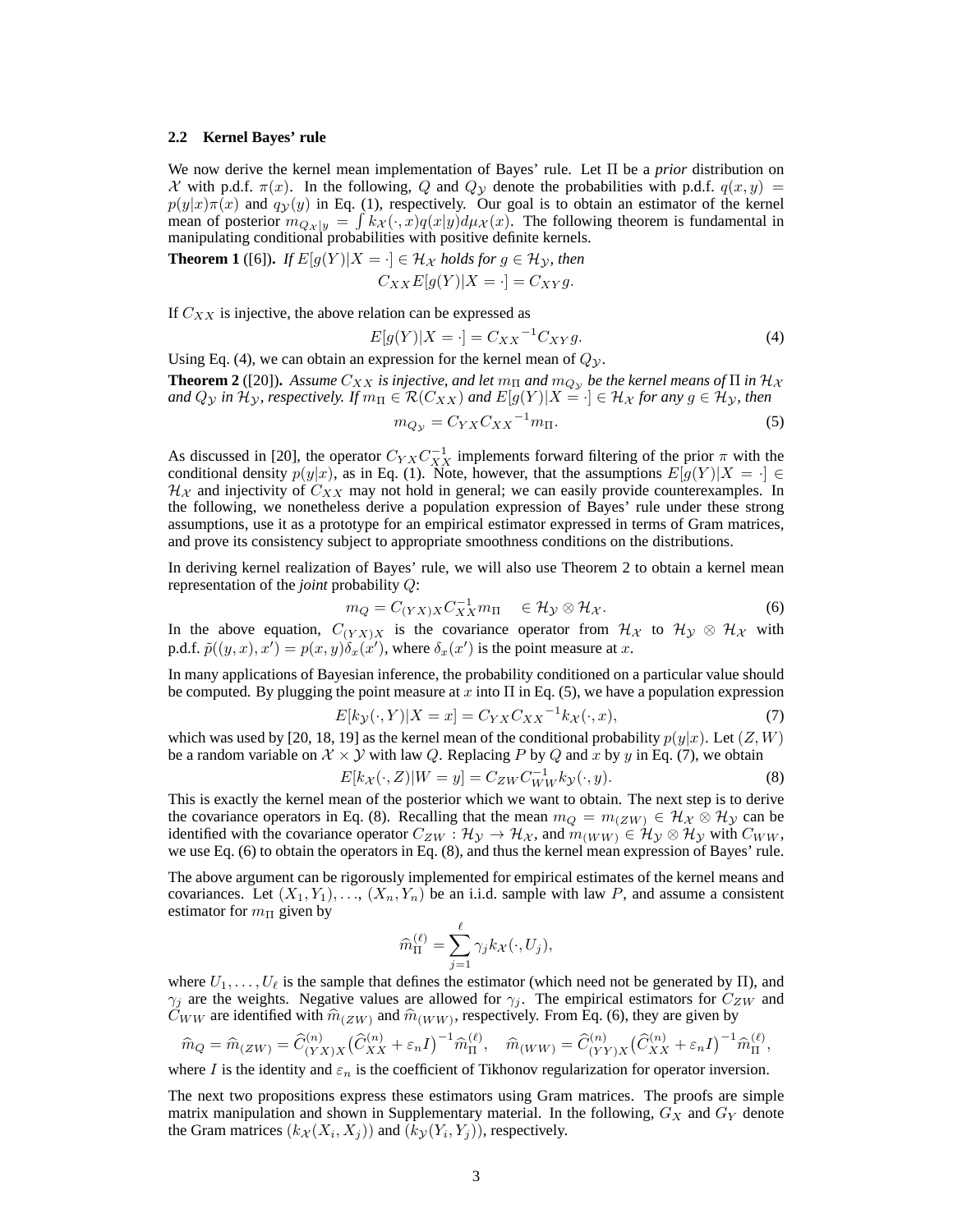Input: (i)  $\{(X_i, Y_i)\}_{i=1}^n$ : sample to express P. (ii)  $\{(U_j, \gamma_j)\}_{j=1}^{\ell}$ : weighted sample to express the kernel mean of the prior  $\hat{m}_{\Pi}$ . (iii)  $\varepsilon_n, \delta_n$ : regularization constants.

Computation:

- 1. Compute Gram matrices  $G_X = (k_X(X_i, X_j)), G_Y = (k_Y(Y_i, Y_j)),$  and a vector  $\widehat{\mathbf{m}}_{\Pi} =$  $\left(\sum_{j=1}^{\ell} \gamma_j k_{\mathcal{X}}(X_i, U_j)\right)_{i=1}^n \in \mathbb{R}^n.$
- 2. Compute  $\hat{\mu} = n(G_X + n\varepsilon_nI_n)^{-1}\hat{\mathbf{m}}_{\Pi}$ .
- 3. Compute  $R_{X|Y} = \Lambda G_Y((\Lambda G_Y)^2 + \delta_n I_n)^{-1}\Lambda$ , where  $\Lambda = \text{Diag}(\hat{\mu})$ .

Output:  $n \times n$  matrix  $R_{X|Y}$ .

Given conditioning value y, the kernel mean of the posterior  $q(x|y)$  is estimated by the weighted sample  $\{(X_i, w_i)\}_{i=1}^n$  with  $w = R_{X|Y}$ **k**<sub>Y</sub> $(y)$ , where **k**<sub>Y</sub> $(y) = (k_{\mathcal{Y}}(Y_i, y))_{i=1}^n$ .

Figure 1: Kernel Bayes' Rule Algorithm

**Proposition 3.** *The Gram matrix expressions of*  $\hat{C}_{ZW}$  *and*  $\hat{C}_{WW}$  *are given by* 

$$
\widehat{C}_{ZW} = \sum_{i=1}^{n} \widehat{\mu}_i k_{\mathcal{X}}(\cdot, X_i) \otimes k_{\mathcal{Y}}(\cdot, Y_i) \quad \text{and} \quad \widehat{C}_{WW} = \sum_{i=1}^{n} \widehat{\mu}_i k_{\mathcal{Y}}(\cdot, Y_i) \otimes k_{\mathcal{Y}}(\cdot, Y_i),
$$

*respectively, where the common coefficient*  $\widehat{\mu} \in \mathbb{R}^n$  *is* 

$$
\widehat{\mu} = n(G_X + n\varepsilon_n I_n)^{-1} \widehat{\mathbf{m}}_{\Pi}, \qquad \widehat{\mathbf{m}}_{\Pi,i} = \widehat{m}_{\Pi}(X_i) = \sum_{j=1}^{\ell} \gamma_j k_X(X_i, U_j). \tag{9}
$$

Prop. 3 implies that the probabilities  $Q$  and  $Q_y$  are estimated by the weighted samples  $\{((X_i, Y_i), \hat{\mu}_i)\}_{i=1}^n$  and  $\{(\overline{Y}_i, \hat{\mu}_i)\}_{i=1}^n$ , respectively, with common weights. Since the weights  $\hat{\mu}_i$ may be negative, we use another type of Tikhonov regularization in computing Eq. (8),

$$
\widehat{m}_{Q_{\mathcal{X}}|y} := \widehat{C}_{ZW} \left( \widehat{C}_{WW}^2 + \delta_n I \right)^{-1} \widehat{C}_{WW} k_{\mathcal{Y}}(\cdot, y). \tag{10}
$$

**Proposition 4.** *For any*  $y \in \mathcal{Y}$ *, the Gram matrix expression of*  $\hat{m}_{Q_x}|_y$  *is given by* 

$$
\widehat{m}_{Q_X|y} = \mathbf{k}_X^T R_{X|Y} \mathbf{k}_Y(y), \qquad R_{X|Y} := \Lambda G_Y((\Lambda G_Y)^2 + \delta_n I_n)^{-1} \Lambda,\tag{11}
$$

*where*  $\Lambda$  = Diag( $\hat{\mu}$ ) *is a diagonal matrix with elements*  $\hat{\mu}_i$  *given by Eq.* (9),  $\mathbf{k}_X$  =  $\mu$ ,  $(\mathbf{k}_X \times \mathbf{K})^T \in \mathcal{U}$ ,  $\mu$  and  $\mathbf{k}_x$  =  $(\mathbf{k}_x \times \mathbf{K})^T \in \mathcal{U}$ ,  $\mu$  $(k_{\mathcal{X}}(\cdot, X_1), \ldots, k_{\mathcal{X}}(\cdot, X_n))^T \in \mathcal{H}_{\mathcal{X}}^{n}$ , and  $\mathbf{k}_Y = (k_{\mathcal{Y}}(\cdot, Y_1), \ldots, k_{\mathcal{Y}}(\cdot, Y_n))^T \in \mathcal{H}_{\mathcal{Y}}^{n}$ .

We call Eqs.(10) or (11) the *kernel Bayes' rule* (KBR): i.e., the expression of Bayes' rule entirely in terms of kernel means. The algorithm to implement KBR is summarized in Fig. 1. If our aim is to estimate  $E[f(Z)|W = y]$ , that is, the expectation of a function  $f \in \mathcal{H}_{\mathcal{X}}$  with respect to the posterior, then based on Eq. (3) an estimator is given by

$$
\langle f, \widehat{m}_{Q_X|y} \rangle_{\mathcal{H}_X} = \mathbf{f}_X^T R_{X|Y} \mathbf{k}_\mathcal{Y}(y),\tag{12}
$$

where  $f_X = (f(X_1), \ldots, f(X_n))^T \in \mathbb{R}^n$ . In using a weighted sample to represent the posterior, KBR has some similarity to Monte Carlo methods such as importance sampling and sequential Monte Carlo ([4]). The KBR method, however, does not generate samples from the posterior, but updates the weights of a sample via matrix operations. We will provide experimental comparisons between KBR and sampling methods in Sec. 4.1.

#### **2.3 Consistency of KBR estimator**

We now demonstrate the consistency of the KBR estimator in Eq. (12). We show only the best rate that can be derived under the assumptions, and leave more detailed discussions and proofs to the Supplementary material. We assume that the sample size  $\ell = \ell_n$  for the prior goes to infinity as the sample size *n* for the likelihood goes to infinity, and that  $\hat{m}_{\Pi}^{(\ell_n)}$  is  $n^{\alpha}$ -consistent. In the theoretical results, we assume all Hilbert spaces are separable. In the following,  $\mathcal{R}(A)$  denotes the range of A. **Theorem 5.** Let  $f \in \mathcal{H}_{\mathcal{X}}$ ,  $(Z, W)$  be a random vector on  $\mathcal{X} \times \mathcal{Y}$  such that its law is Q with  $p.d.f. p(y|x)\pi(x)$ , and  $\widehat{m}_{\Pi}^{(\ell_n)}$  be an estimator of  $m_{\Pi}$  such that  $\|\widehat{m}_{\Pi}^{(\ell_n)} - m_{\Pi}\|_{\mathcal{H}_{\mathcal{X}}} = O_p(n^{-\alpha})$  as  $n \to \infty$  for some  $0 < \alpha \leq 1/2$ . Assume that  $\pi/p_X \in \mathcal{R}(C^{1/2}_{X,X})$ , where  $p_X$  is the p.d.f. of  $P_X$ , and  $E[f(Z)|W = \cdot] \in \mathcal{R}(C_{WW}^2)$ . For  $\varepsilon_n = n^{-\frac{2}{3}\alpha}$  and  $\delta_n = n^{-\frac{8}{27}\alpha}$ , we have for any  $y \in \mathcal{Y}$ 

$$
\mathbf{f}_X^T R_{X|Y} \mathbf{k}_Y(y) - E[f(Z)|W = y] = O_p(n^{-\frac{8}{27}\alpha}), \quad (n \to \infty),
$$

where  $f_X^T R_{X|Y} k_Y(y)$  *is the estimator of*  $E[f(Z)|W=y]$  *given by Eq. (12).*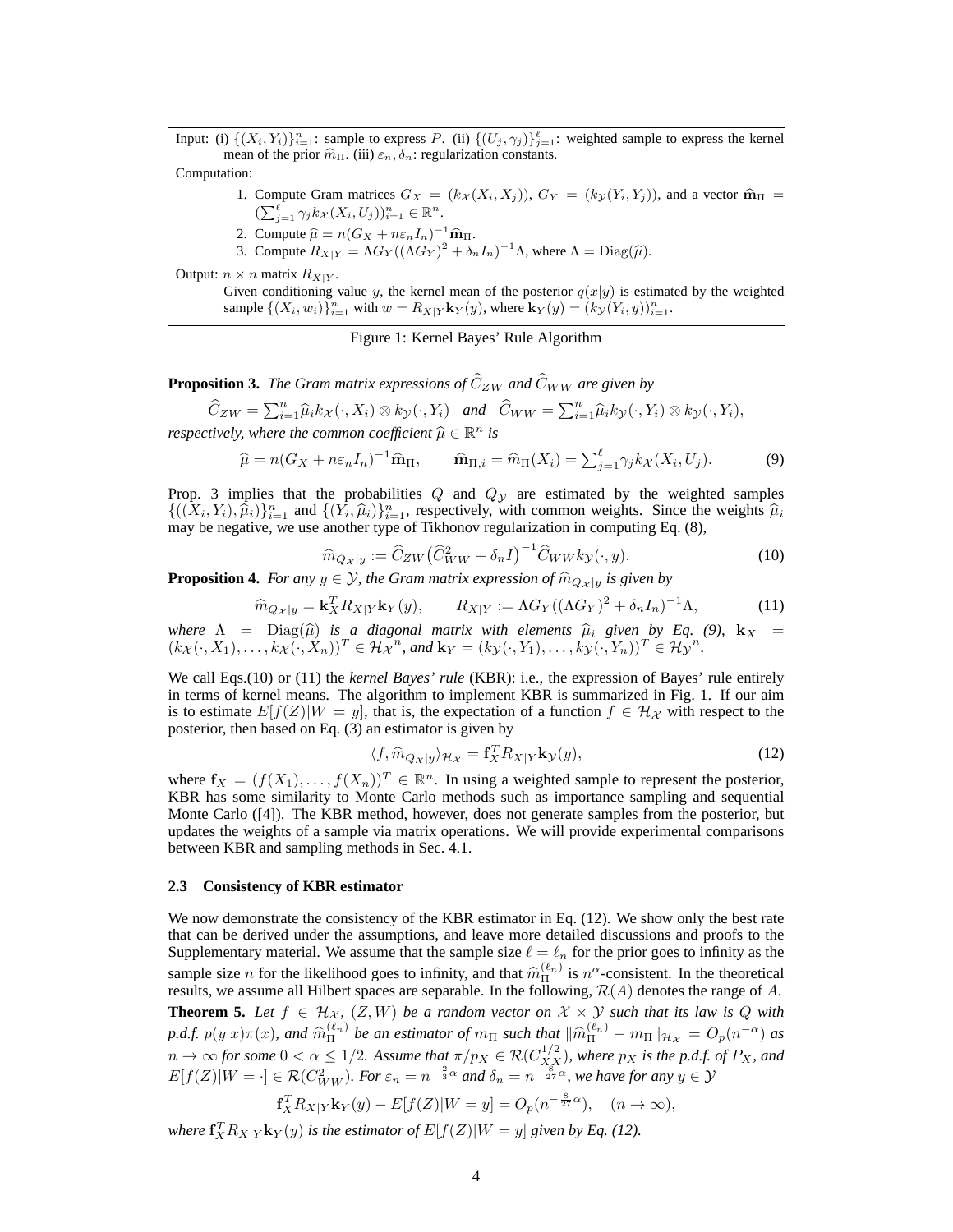The condition  $\pi/p_X \in \mathcal{R}(C^{1/2}_{XX})$  requires the prior to be smooth. If  $\ell_n = n$ , and if  $\widehat{m}_n^{(n)}$  is a direct engineering the street engineering the street engineering  $\widehat{m}_n^{(n)}$  and the street engineering the str empirical kernel mean with an i.i.d. sample of size n from  $\Pi$ , typically  $\alpha = 1/2$  and the theorem implies  $n^{4/27}$ -consistency. While this might seem to be a slow rate, in practice the convergence may be much faster than the above theoretical guarantee.

# **3 Bayesian inference with Kernel Bayes' Rule**

In Bayesian inference, tasks of interest include finding properties of the posterior (MAP value, moments), and computing the expectation of a function under the posterior. We now demonstrate the use of the kernel mean obtained via KBR in solving these problems.

First, we have already seen from Theorem 5 that we may obtain a consistent estimator under the posterior for the expectation of some  $f \in \mathcal{H}_{\mathcal{X}}$ . This covers a wide class of functions when characteristic kernels are used (see also experiments in Sec. 4.1).

Next, regarding a point estimate of x, [20] proposes to use the preimage  $\hat{x} = \arg \min_x ||k_x(\cdot, x) \mathbf{k}_X^T R_{X|Y} \mathbf{k}_Y(y) \|_{\mathcal{H}_X}^2$ , which represents the posterior mean most effectively by one point. We use this approach in the present paper where point estimates are considered. In the case of the Gaussian kernel, a fixed point method can be used to sequentially optimize  $x$  [13].

In KBR the prior and likelihood are expressed in terms of samples. Thus unlike many methods for Bayesian inference, exact knowledge on their densities is not needed, once samples are obtained. The following are typical situations where the KBR approach is advantageous:

- The relation among variables is difficult to realize with a simple parametric model, however we can obtain samples of the variables (e.g. nonparametric state-space model in Sec. 3).
- The p.d.f of the prior and/or likelihood is hard to obtain explicitly, but sampling is possible: (a) In population genetics, branching processes are used for the likelihood to model the split of species, for which the explicit density is hard to obtain. Approximate Bayesian Computation (ABC) is a popular sampling method in these situations [25, 12, 17]. (b) In nonparametric Bayesian inference (e.g. [14]), the prior is typically given in the form of a process without a density.

The KBR approach can give alternative ways of Bayesian computation for these problems. We will show some experimental comparisons between KBR approach and ABC in Sec. 4.2.

• If a standard sampling method such as MCMC or sequential MC is applicable, the computation given  $y$  may be time consuming, and real-time applications may not be feasible. Using KBR, the expectation of the posterior given y is obtained simply by the inner product as in Eq. (12), once  $f_X^T R_{X|Y}$  has been computed.

The KBR approach nonetheless has a weakness common to other nonparametric methods: if a new data point appears far from the training sample, the reliability of the output will be low. Thus, we need sufficient diversity in training sample to reliably estimate the posterior.

In KBR computation, Gram matrix inversion is necessary, which would cost  $O(n^3)$  for sample size n if attempted directly. Substantial cost reductions can be achieved by low rank matrix approximations such as the incomplete Cholesky decomposition [5], which approximates a Gram matrix in the form of  $\Gamma \Gamma^T$  with  $n \times r$  matrix  $\Gamma$ . Computing  $\Gamma$  costs  $O(nr^2)$ , and with the Woodbury identity, the KBR can be approximately computed with cost  $O(nr^2)$ .

Kernel choice or model selection is key to the effectiveness of KBR, as in other kernel methods. KBR involves three model parameters: the kernel (or its parameters), and the regularization parameters  $\varepsilon_n$  and  $\delta_n$ . The strategy for parameter selection depends on how the posterior is to be used in the inference problem. If it is applied in a supervised setting, we can use standard cross-validation (CV). A more general approach requires constructing a related supervised problem. Suppose the prior is given by the marginal  $P_X$  of P. The posterior density  $q(x|y)$  averaged with  $P_Y$  is then equal to the marginal density  $p_X$ . We are then able to compare the discrepancy of the kernel mean of  $P_X$  and the average of the estimators  $Q_{\mathcal{X}|y=Y_i}$  over  $Y_i$ . This leads to application of K-fold CV approach. Namely, for a partition of  $\{1,\ldots,n\}$  into  $K$  disjoint subsets  $\{T_a\}_{a=1}^K$ , let  $\widehat{m}^{[-a]}_{Q_{\mathcal{X}|}}$  $Q_{\mathcal{X}|y}^{[-a]}$  be the kernel mean of posterior estimated with data  $\{(X_i, Y_i)\}_{i \notin T_a}$ , and the prior mean  $\widehat{m}_X^{[-a]}$  with data  $\{X_i\}_{i \notin T_a}$ . We use  $\sum_{a=1}^{K} \left\| \frac{1}{|T_a|} \sum_{j \in T_a} \widehat{m}_{Q_{\mathcal{X}|}}^{[-a]} \right\|$  $\frac{[-a]}{Q_{\mathcal{X}|\mathcal{y}=Y_j}}-\widehat{m}_X^{[a]}$  $\begin{bmatrix} a \ X \end{bmatrix} \begin{bmatrix} 2 \ 7 \end{bmatrix}$  $\frac{1}{2\mathcal{H}_\mathcal{X}}$  for CV, where  $\widehat{m}_X^{[a]} = \frac{1}{|T_a|} \sum_{j \in T_a} k_\mathcal{X}(\cdot, X_j)$ .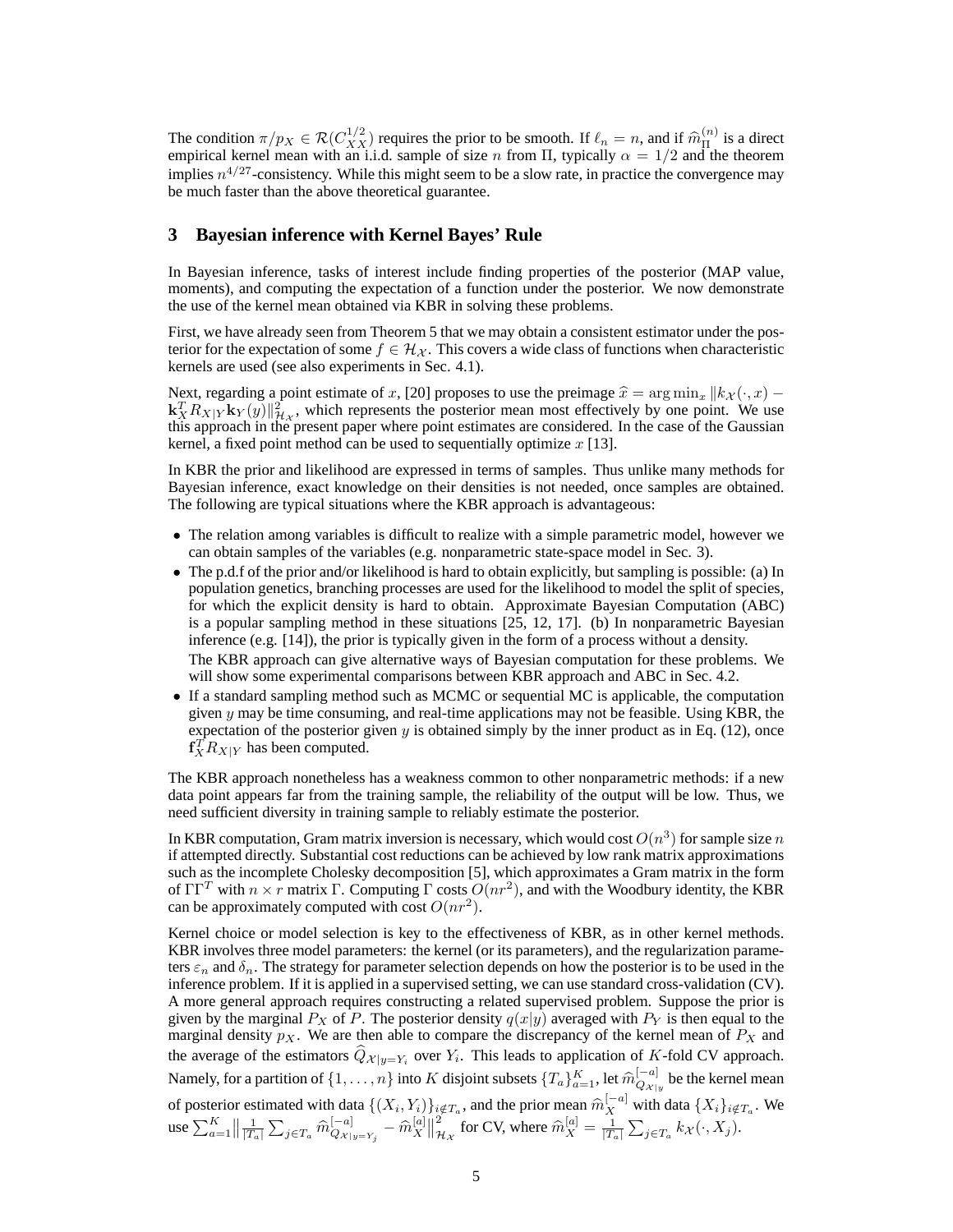**Application to nonparametric state-space model.** Consider the state-space model,

$$
p(X,Y) = \pi(X_1) \prod_{t=1}^{T} p(Y_t | X_t) \prod_{t=1}^{T-1} q(X_{t+1} | X_t),
$$

where  $Y_t$  is observable and  $X_t$  is a hidden state. We do not assume the conditional probabilities  $p(Y_t|X_t)$  and  $q(X_{t+1}|X_t)$  to be known explicitly, nor do we estimate them with simple parametric models. Rather, we assume a sample  $(X_1, Y_1), \ldots, (X_{T+1}, Y_{T+1})$  is given for both the observable and hidden variables in the training phase. This problem has already been considered in [20], but we give a more principled approach based on KBR. The conditional probability for the transition  $q(x_{t+1}|x_t)$  and observation process  $p(y|x)$  are represented by the covariance operators as computed with the training sample;  $\widehat{C}_{X,X_{+1}} = \frac{1}{T} \sum_{i=1}^{T} k_{\mathcal{X}}(\cdot, X_i) \otimes k_{\mathcal{X}}(\cdot, X_{i+1}),$  $\widehat{C}_{XY} = \frac{1}{T} \sum_{i=1}^{T} k_X(\cdot, X_i) \otimes k_Y(\cdot, Y_i)$ , and  $\widehat{C}_{YY}$  and  $\widehat{C}_{XX}$  are defined similarly. Note that though the data are not i.i.d., consistency is achieved by the mixing property of the Markov model.

For simplicity, we focus on the filtering problem, but smoothing and prediction can be done similarly. In filtering, we wish to estimate the current hidden state  $x_t$ , given observations  $\tilde{y}_1, \ldots, \tilde{y}_t$ . The sequential estimate of  $p(x_t|\tilde{y}_1,\ldots,\tilde{y}_t)$  can be derived using KBR (we give only a sketch below; see Supplementary material for the detailed derivation). Suppose we already have an estimator of the kernel mean of  $p(x_t|\tilde{y}_1,\ldots,\tilde{y}_t)$  in the form

$$
\widehat{m}_{x_t|\tilde{y}_1,\dots,\tilde{y}_t} = \sum_{i=1}^T \alpha_i^{(t)} k_{\mathcal{X}}(\cdot, X_i),
$$

where  $\alpha_i^{(t)} = \alpha_i^{(t)}(\tilde{y}_1,\ldots,\tilde{y}_t)$  are the coefficients at time t. By applying Theorem 2 twice, the kernel mean of  $p(y_{t+1}|\tilde{y}_1,\ldots,\tilde{y}_t)$  is estimated by  $\widehat{m}_{y_{t+1}|\tilde{y}_1,\ldots,\tilde{y}_t} = \sum_{i=1}^T \widehat{\mu}_i^{(t+1)} k_{\mathcal{Y}}(\cdot, Y_i)$ , where

$$
\widehat{\mu}^{(t+1)} = (G_X + T\varepsilon_T I_T)^{-1} G_{X,X_{+1}} (G_X + T\varepsilon_T I_T)^{-1} G_X \alpha^{(t)}.
$$
\n(13)

Here  $G_{X_{+1}X}$  is the "transfer" matrix defined by  $(G_{X_{+1}X})_{ij} = k_{\mathcal{X}}(X_{i+1}, X_j)$ . With the notation  $\Lambda^{(t+1)} = \text{Diag}(\widehat{\mu}_1^{(t+1)}, \ldots, \widehat{\mu}_T^{(t+1)})$  $\binom{(t+1)}{T}$ , kernel Bayes' rule yields  $\alpha^{(t+1)} = \Lambda^{(t+1)} G_Y \big( (\Lambda^{(t+1)} G_Y)^2 + \delta_T I_T \big)^{-1} \Lambda^{(t+1)} \mathbf{k}_Y(\tilde{y}_{t+1}).$ (14)

Eqs. (13) and (14) describe the update rule of  $\alpha^{(t)}(\tilde{y}_1,\ldots,\tilde{y}_t)$ . By contrast with [20], where the estimates of the previous hidden state and observation are assumed to combine additively, the above derivation is based only on applying KBR. In sequential filtering, a substantial reduction of computational cost can be achieved by low rank approximations for the matrices of a training phase: given rank r, the computation costs only  $O(Tr^2)$  for each step in filtering.

**Bayesian computation without likelihood.** When the likelihood and/or prior is not obtained in an analytic form but sampling is possible, the ABC approach [25, 12, 17] is popular for Bayesian computation. The ABC *rejection method* generates a sample from  $q(X|Y = y)$  as follows: (1) generate  $X_t$  from the prior  $\Pi$ , (2) generate  $Y_t$  from  $p(y|X_t)$ , (3) if  $D(y, Y_t) < \rho$ , accept  $X_t$ ; otherwise reject, (4) go to (1). In Step (3), D is a distance on  $\mathcal{X}$ , and  $\rho$  is the tolerance to acceptance.

In the exactly the same situation as the above, the KBR approach gives the following method: (i) generate  $X_1, \ldots, X_n$  from the prior  $\Pi$ , (ii) generate a sample  $Y_t$  from  $p(y|X_t)$  ( $t = 1, \ldots, n$ ), (iii) compute Gram matrices  $G_X$  and  $G_Y$  with  $(X_1, Y_1), \ldots, (X_n, Y_n)$ , and  $R_{X|Y}$ **k**<sub>Y</sub> $(y)$ .

The distribution of a sample given by ABC approaches the true posterior if  $\rho \to 0$ , while the empirical posterior estimate of KBR converges to the true one as  $n \to \infty$ . The computational efficiency of ABC, however, can be arbitrarily low for a small  $\rho$ , since  $X_t$  is then rarely accepted in Step (3). Finally, ABC generates a sample, which allows any statistic of the posterior to be approximated. In the case of KBR, certain statistics of the posterior (such as confidence intervals) can be harder to obtain, since consistency is guaranteed only for expectations of RKHS functions. In Sec. 4.2, we provide experimental comparisons addressing the trade-off between computational time and accuracy for ABC and KBR.

# **4 Experiments**

### **4.1 Nonparametric inference of posterior**

First we compare KBR and the standard kernel density estimation (KDE). Let  $\{(X_i, Y_i)\}_{i=1}^n$  be an i.i.d. sample from P on  $\mathbb{R}^d \times \mathbb{R}^r$ . With p.d.f.  $K(x)$  on  $\mathbb{R}^d$  and  $H(y)$  on  $\mathbb{R}^r$ , the conditional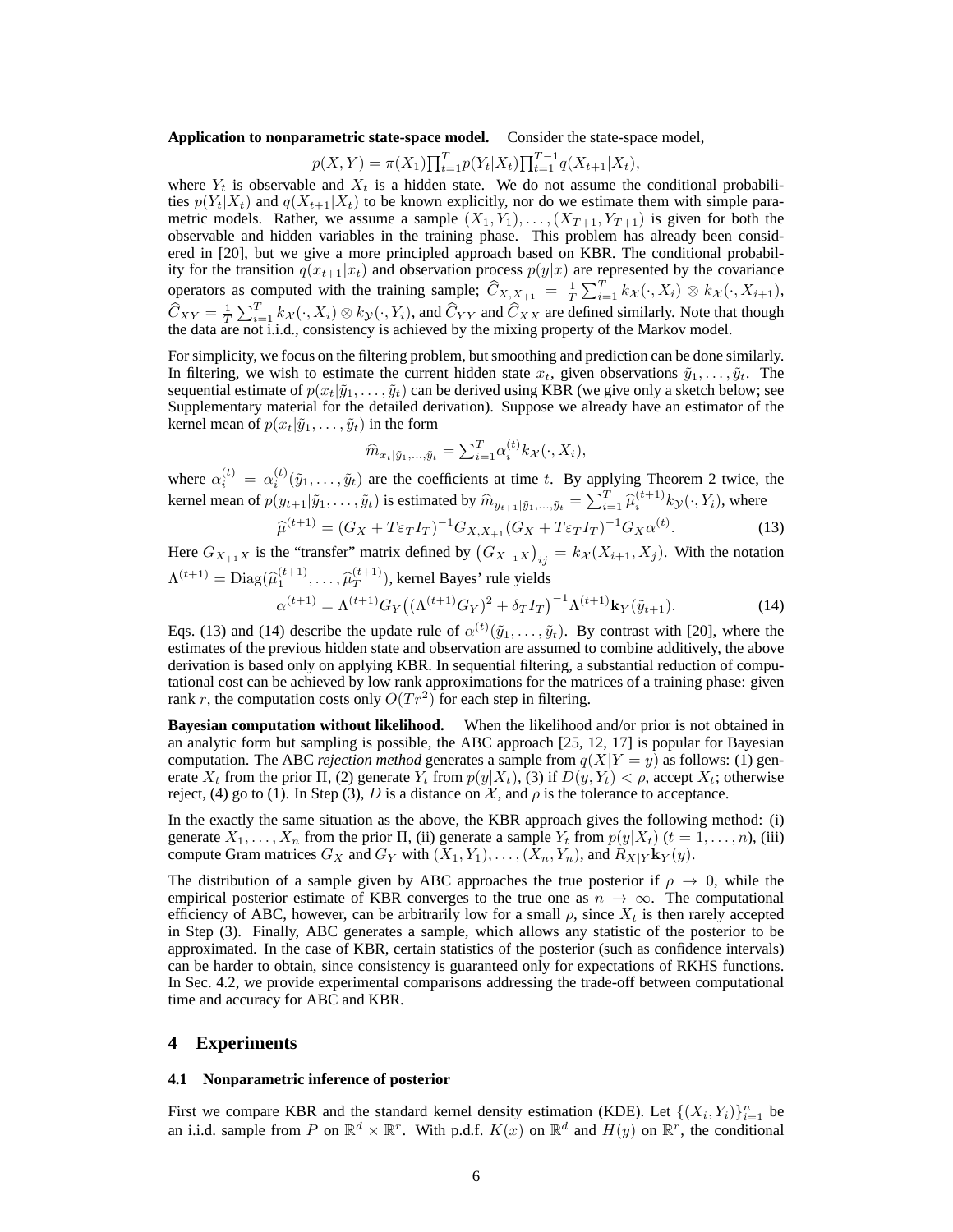p.d.f.  $p(y|x)$  is estimated by  $\widehat{p}(y|x) = \sum_{j=1}^{n} K_{h_X}(x - X_j)H_{h_Y}(y - Y_j)/\sum_{j=1}^{n} K_{h_X}(x - X_j)$ , where  $K_{h_X}(x) = h_X^{-d} K(x/h_X)$  and  $H_{h_Y}(x) = h_Y^{-r} H(y/h_Y)$ . Given an i.i.d. sample  $\{U_j\}_{j=1}^{\ell}$  from the prior  $\Pi$ , the posterior  $q(x|y)$  is represented by the weighted sample  $(U_i, w_i)$  with  $w_i =$  $\widehat{p}(y|U_i)/\sum_{j=1}^{\ell} \widehat{p}(y|U_j)$  as importance weight (IW).

We compare the estimates of  $\int xq(x|y)dx$  obtained by KBR and KDE + IW, using Gaussian kernels for both the methods. Note that with Gaussian kernel, the function  $f(x) = x$  does not belong to  $\mathcal{H}_{\chi}$ , and the consistency of the KBR method is not rigorously guaranteed (*c.f.* Theorem 5). Gaussian kernels, however, are known to be able to approximate any continuous function on a compact subset with arbitrary accuracy [23]. We can thus expect that the posterior mean can be estimated effectively.

In the experiments, the dimensionality was given by  $r = d$  ranging form 2 to 64. The distribution P of  $(X, Y)$  was  $N((0, 1_d)^T, V)$  with V randomly generated for each run. The prior  $\Pi$  was  $P_X = N(0, V_{XX}/2)$ , where  $V_{XX}$  is the  $\overline{X}$ -component of  $\overline{V}$ . The sample sizes were  $n = \ell = 200$ . The bandwidth parameter  $h_X, h_Y$ in KDE were set  $h_X = h_Y$  and chosen by two ways, the least square cross-validation [15] and the best mean performance, over the set  $\{2 * i \mid i = 1, \ldots, 10\}$ . For the KBR, we used use two methods to choose the deviation parameter in Gaussian kernel: the median over the pairwise distances in the data [10] and the 10-fold CV described in Sec. 3. Fig. 2 shows the MSE of the esti-



Figure 2: KBR v.s. KDE+IW.

mates over 1000 random points  $y \sim N(0, V_{YY})$ . While the accuracy of the both methods decrease for larger dimensionality, the KBR significantly outperforms the KDE+IW.

#### **4.2 Bayesian computation without likelihood**

We compare KBR and ABC in terms of the estimation accuracy and computational time. To compute the estimation accuracy rigorously, Gaussian distributions are used for the true prior and likelihood. The samples are taken from the same model as in Sec. 4.1, and  $\int xq(x|y)dx$  is evaluated at 10 different points of y. We performed 10 runs with different covariance.

For ABC, we used only the rejection method; while there are more advanced sampling schemes [12, 17], implementation is not straightforward. Various parameters for the acceptance are used, and the accuracy and computational time are shown in Fig.3 together with total



Figure 3: Estimation accuracy and computational time with KBR and ABC.

sizes of generated samples. For the KBR method, the sample sizes  $n$  of the likelihood and prior are varied. The regularization parameters are given by  $\varepsilon_n = 0.01/n$  and  $\delta_n = 2\varepsilon_n$ . In KBR, Gaussian kernels are used and the incomplete Cholesky decomposition is employed. The results indicate that KBR achieves more accurate results than ABC in the same computational time.

### **4.3 Filtering problems**

The KBR filter proposed in Sec. 3 is applied. Alternative strategies for state-space models with complex dynamics involve the extended Kalman filter (EKF) and unscented Kalman filter (UKF, [11]). There are some works on nonparametric state-space model or HMM which use nonparametric estimation of conditional p.d.f. such as KDE or partitions [27, 26] and, more recently, kernel method [20, 21]. In the following, the KBR method is compared with linear and nonlinear Kalman filters.

KBR has the regularization parameters  $\varepsilon_T$ ,  $\delta_T$ , and kernel parameters for  $k_{\mathcal{X}}$  and  $k_{\mathcal{Y}}$  (e.g., the deviation parameter for Gaussian kernel). The validation approach is applied for selecting them by dividing the training sample into two. To reduce the search space, we set  $\delta_T = 2\varepsilon_T$  and use the Gaussian kernel deviation  $\beta \sigma_X$  and  $\beta \sigma_Y$ , where  $\sigma_X$  and  $\sigma_Y$  are the median of pairwise distances among the training samples ([10]), leaving only two parameters  $\beta$  and  $\varepsilon_T$  to be tuned.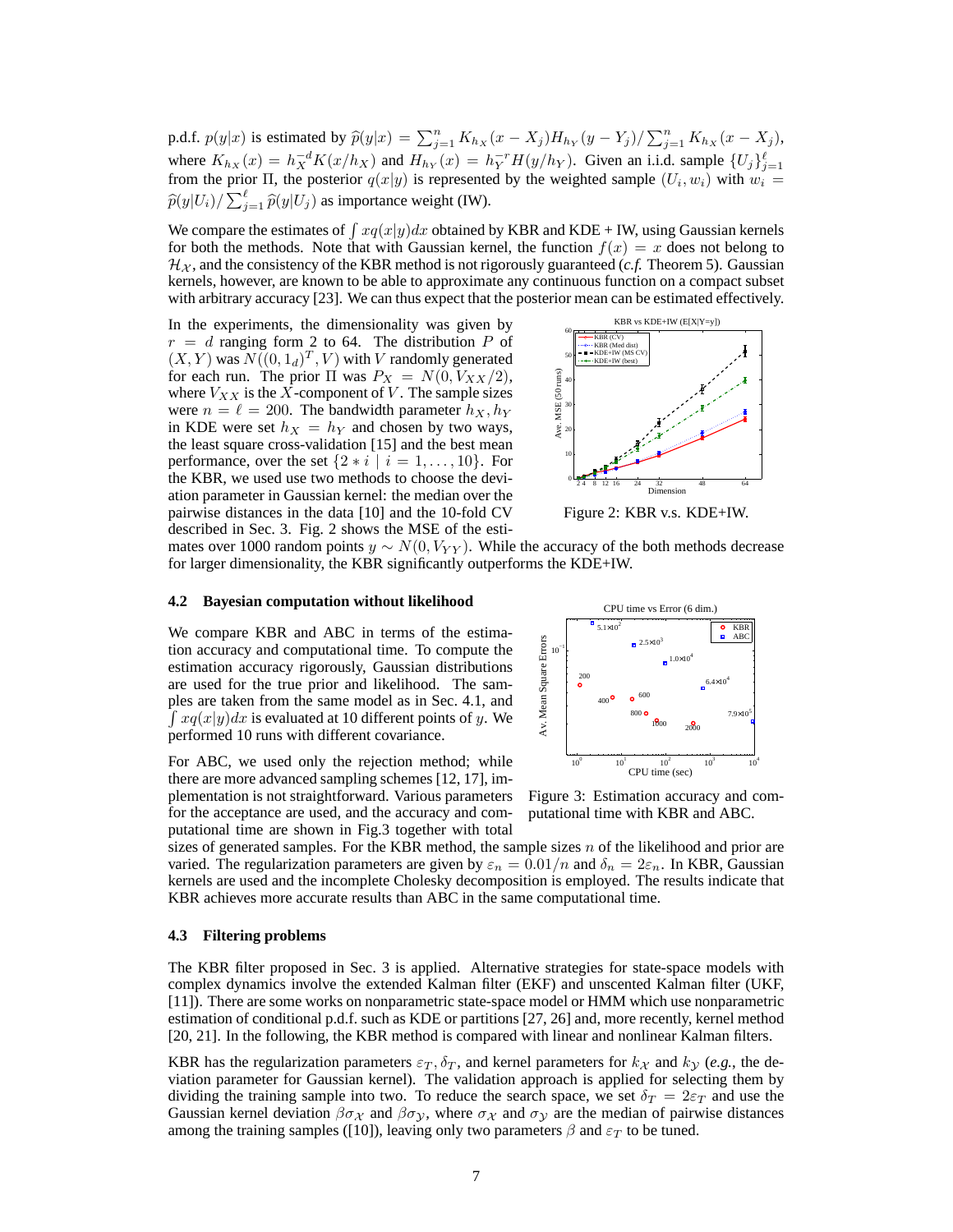

Figure 4: Comparisons with the KBR Filter and EKF. (Average MSEs and SEs over 30 runs.)

|                                                                    | <b>KBR</b> (Gauss)                                         | KBR(Tr)         | Kalman (9 dim.) Kalman (Quat.) |                   |
|--------------------------------------------------------------------|------------------------------------------------------------|-----------------|--------------------------------|-------------------|
|                                                                    | $\sigma^2 = 10^{-4}$ 0.210 ± 0.015                         | $0.146 + 0.003$ | $1.980 \pm 0.083$              | $0.557 \pm 0.023$ |
|                                                                    | $\sigma^2 = 10^{-3}$   $0.222 \pm 0.009$ $0.210 \pm 0.008$ |                 | $1.935 \pm 0.064$              | $0.541 \pm 0.022$ |
| Table 1: Average MSEs and SEs of camera angle estimates (10 runs). |                                                            |                 |                                |                   |

We first use two synthetic data sets with KBR, EKF, and UKF, assuming that EKF and UKF *know* the exact dynamics. The dynamics has a hidden state  $X_t = (u_t, v_t)^T \in \mathbb{R}^2$ , and is given by

$$
(u_{t+1}, v_{t+1}) = (1 + b\sin(M\theta_{t+1}))(\cos\theta_{t+1}, \sin\theta_{t+1}) + Z_t, \quad \theta_{t+1} = \theta_t + \eta \pmod{2\pi},
$$

where  $Z_t \sim N(0, \sigma_h^2 I_2)$  is independent noise. Note that the dynamics of  $(u_t, v_t)$  is nonlinear even for  $b = 0$ . The observation  $Y_t$  follows  $Y_t = X_t + W_t$ , where  $W_t \sim N(0, \sigma_o^2 I)$ . The two dynamics are defined as follows: (a) (noisy rotation)  $\eta = 0.3$ ,  $b = 0$ ,  $\sigma_h = \sigma_o = 0.2$ , (b) (noisy oscillatory rotation)  $\eta = 0.4$ ,  $b = 0.4$ ,  $M = 8$ ,  $\sigma_h = \sigma_o = 0.2$ . The results are shown in Fig. 4. In all the cases, EKF and UKF show unrecognizably small difference. The dynamics in (a) has weak nonlinearity, and KBR shows slightly worse MSE than EKF and UKF. For dataset (b) of strong nonlinearity, KBR outperforms for  $T \geq 200$  the nonlinear Kalman filters, which know the true dynamics.

Next, we applied the KBR filter to the camera rotation problem used in  $[20]$ <sup>1</sup>, where the angle of a camera is the hidden variable and the movie frames of a room taken by the camera are observed. We are given 3600 frames of  $20 \times 20$  RGB pixels ( $Y_t \in [0, 1]^{1200}$ ), where the first 1800 frames are used for training, and the second half are used for test. For the details on the data, see [20]. We make the data noisy by adding Gaussian noise  $N(0, \sigma^2)$  to  $Y_t$ . Our experiments cover two settings. In the first, we assume we do not know the hidden state  $X_t$  is included in  $SO(3)$ , but is a general  $3 \times 3$ matrix. In this case, we use the Kalman filter by estimating the relations under a linear assumption, and the KBR filter with Gaussian kernels for  $X_t$  and  $Y_t$ . In the second setting, we exploit the fact  $X_t \in SO(3)$ : for the Kalman filter,  $X_t$  is represented by a quanternion, and for the KBR filter the kernel  $k(A, B) = \text{Tr}[AB^T]$  is used for  $\overline{X}_t$ . Table 1 shows the Frobenius norms between the estimated matrix and the true one. The KBR filter significantly outperforms the Kalman filter, since KBR has the advantage in extracting the complex nonlinear dependence of the observation on the hidden state.

## **5 Conclusion**

We have proposed a general, novel framework for implementing Bayesian inference, where the prior, likelihood, and posterior are expressed as kernel means in reproducing kernel Hilbert spaces. The model is expressed in terms of a set of training samples, and inference consists of a small number of straightforward matrix operations. Our approach is well suited to cases where simple parametric models or an analytic forms of density are not available, but samples are easily obtained. We have addressed two applications: Bayesian inference without likelihood, and sequential filtering with nonparametric state-space model. Future studies could include more comparisons with sampling approaches like advanced Monte Carlo, and applications to various inference problems such as nonparametric Bayesian models and Bayesian reinforcement learning.

**Acknowledgements.** KF was supported in part by JSPS KAKENHI (B) 22300098.

<sup>&</sup>lt;sup>1</sup>Due to some difference in noise model, the results here are not directly comparable with those of [20].